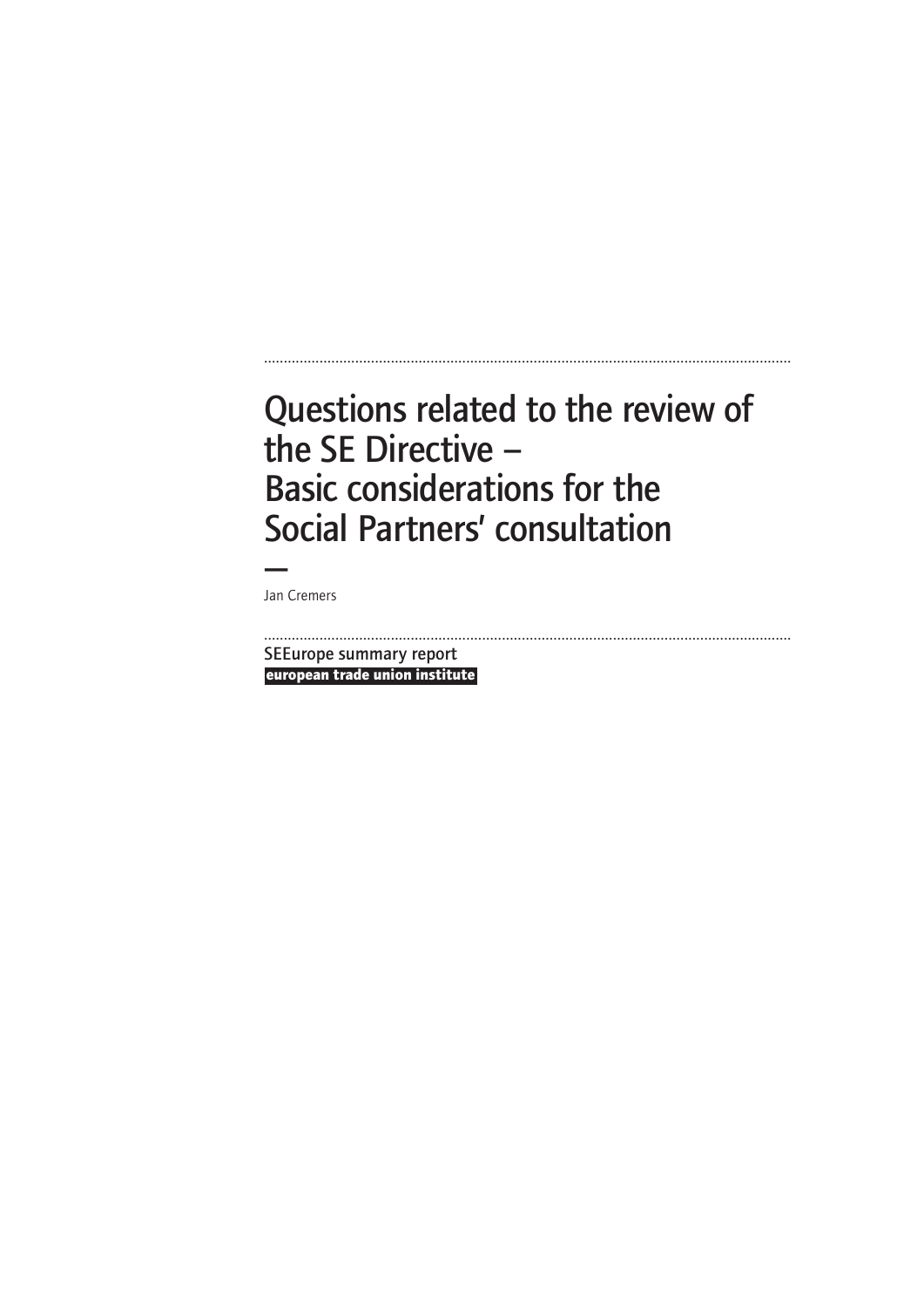Jan Cremers is a guest researcher at the Amsterdam Institute for Advanced Labour Studies. AIAS provides scientific support to the ETUI's SEEurope project. E-mail: j.cremers@uva.nl

The text has been finalised on 6 October 2011.

Brussels, 2011 ©Publisher: ETUI aisbl, Brussels All rights reserved Print: ETUI Printshop, Brussels

The ETUI is financially supported by the European Union. The European Union is not responsible for any use made of the information contained in this publication.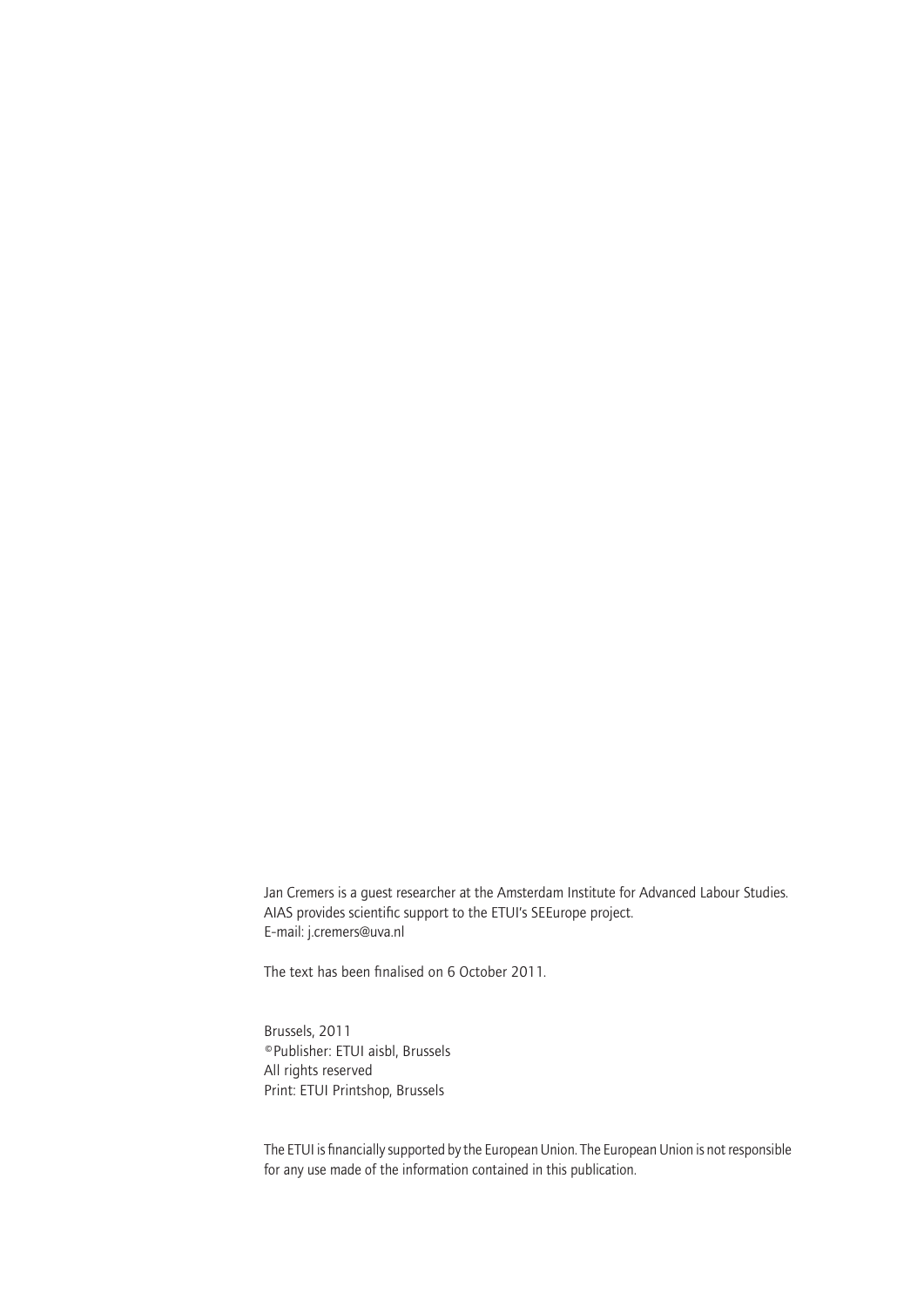## **Contents**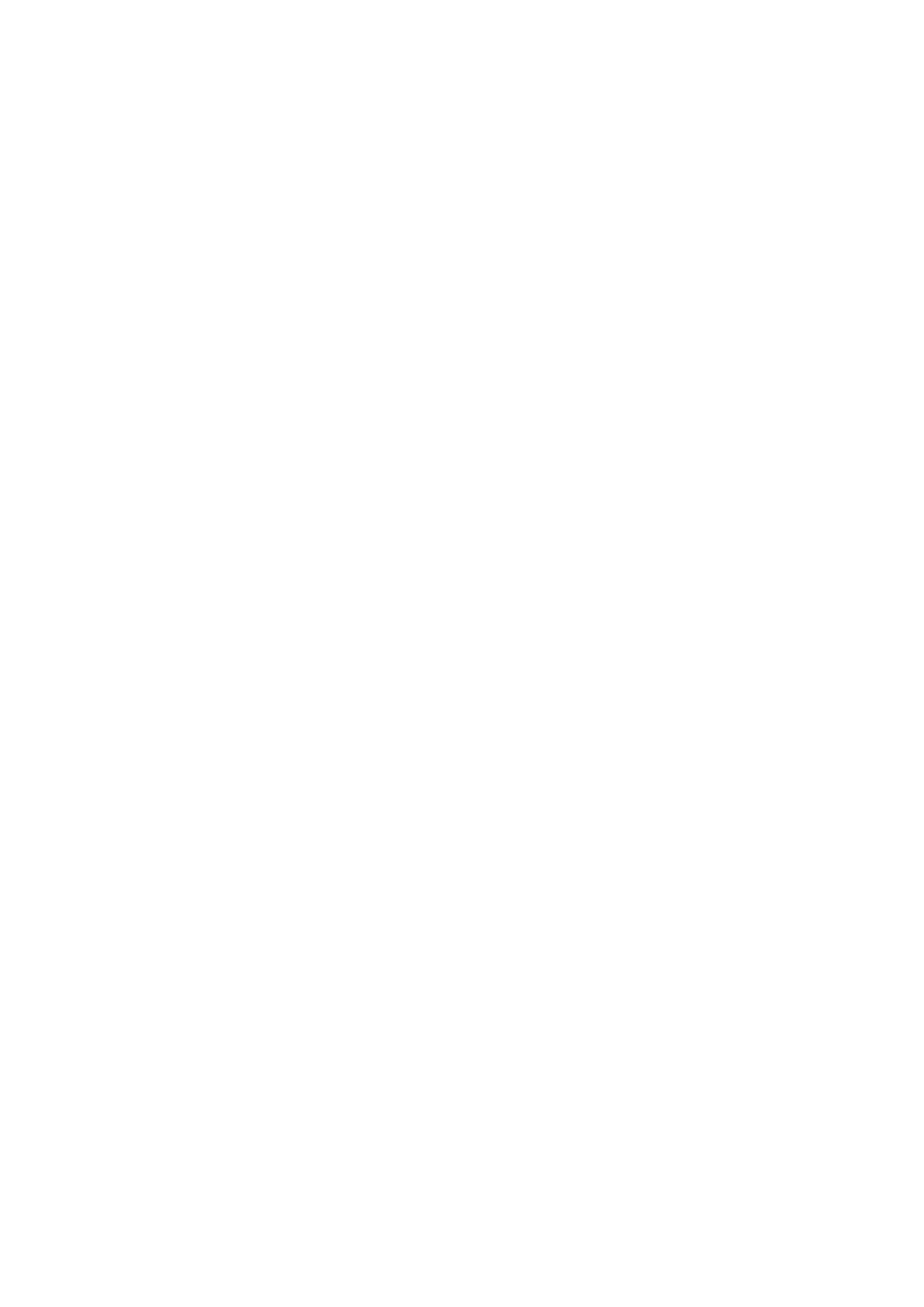## **Introduction**

The European Commission decided in July 2011 to reopen the consultation on the SE legislation. The new initiative was a first-phase consultation of the social partners under Article 154 TFEU on the possible review of Directive 2001/86/EC supplementing the Statute for a European company with regard to the involvement of employees.

The European Commission approved a consultation document on 5 July 2011, 'First phase consultation of Social Partners under Article 154 TFEU on the possible review of Directive 2001/86/EC supplementing the Statute for a European company with regard to the involvement of employees', C (2011) 4707. Soon afterwards, the Commission approached the social partners. In the consultation document and the Commission's letter 'three problematic areas' were listed concerning the rules on employee involvement contained in the abovementioned Directive: (a) the complexity of the procedure for employee involvement; (b) the lack of legal certainty concerning certain aspects of the negotiation procedure; and (c) the concern that the use of the SE form could affect the rights to employee involvement granted by national or EU law. In the consultation document the European Commission raised four questions related to these areas:

- (1) Are these the main issues raised by the operation of the Directive?
- (2) Should the Directive be amended?
- (3) Would other non-legislative measures at EU level merit consideration?
- (4) Would the social partners initiate negotiations under Article 155 TFUE?

The procedure used was in accordance with Article 154 TFEU. This article says 'before submitting proposals in the social policy field, the Commission shall consult management and labour on the possible direction of Union action'. As a consequence, the consultation was addressed and restricted to the ETUC and BusinessEurope with a fairly short deadline (30 September 2011).

The Commission will examine the views expressed during this first phase. If the social partners want to open up negotiations the Commission can decide whether there is a case for EU action. If the Commission decides that there is, it will launch a second-phase consultation of the social partners at EU level and come up with a final consultation document. That phase will cover the content of any proposal for action, in accordance with Article 154(3) TFEU. In principle, the social partners will then have nine months for negotiations.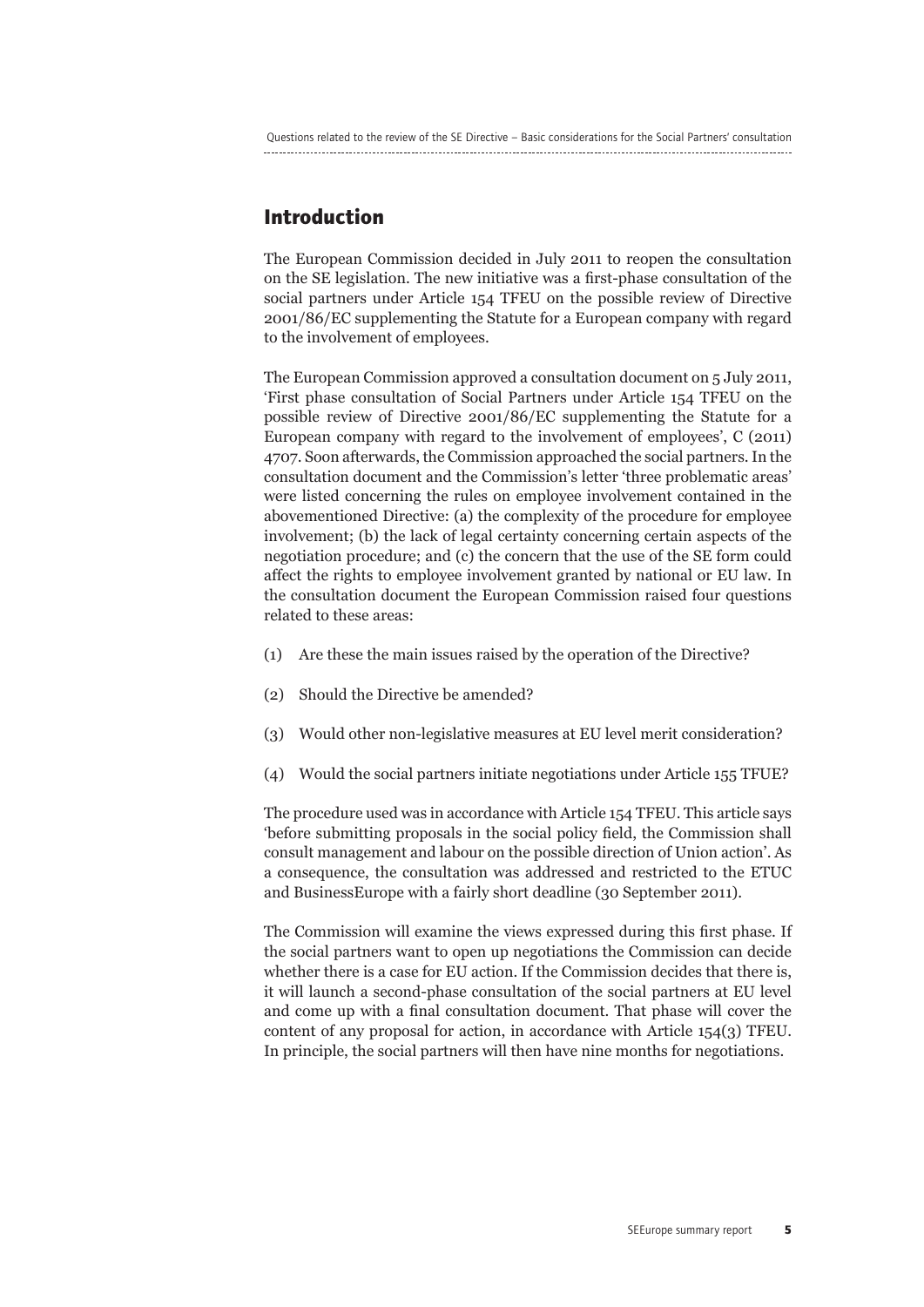## **Background**

After a decision-making process lasting 30 years, the EU Council adopted the general principles for a Regulation on the Statute for a European Company (Societas Europaea, hereafter SE) and the Directive with regard to the involvement of employees in European Companies (SE Directive) in December 2000. The main purpose was to enable companies to operate their businesses on a cross-border basis in Europe under the same corporate regime. The SE legislation entered into force on 8 October 2004 and, by mid-2007, all EU countries had transposed it into national law. The number of SEs has been increasing since the legislation came into force. Actual uptake, however, has fallen short of the expectations of those instigating the legislation in the 1990s. Motives for adopting the SE form have changed over the past 10 years. The argument that it strengthens a company's European profile or identity has slowly lost its significance. The reasons given for adopting the SE statute vary nowadays from strengthening a company's European identity to 'regimeshopping' related to tax optimisation/evasion and other corporate or financial arguments.

As of September 2011, a total of 909 registered SE companies were listed in the ETUI's European Company Database (ECDB), 92 more than at the time of the previous update (June 2011). The number of 'normal' companies is currently 189. The significant growth in the number of SE registrations is mainly due to the establishment of shelf companies in the Czech Republic where new shelf producers keep appearing. The total number of SE companies in the Czech Republic (509 in total, 66 more than 3 months ago) makes up 56 per cent of the total number of SEs in Europe.

Summarising the current numbers there are 909 established SEs, of which:

 $-189$  normal;  $-96$  empty;  $-498$  UFO (including 78 Micro SEs);  $-126$  shelf SEs.

For more information, visit http://www.worker-participation.eu/ European-Company/SE-COMPANIES-News/Review-2010

In September 2008, the European Commission presented a Communication on the review of the SE Directive. The Commission commissioned a report and sent out a questionnaire to Member States and European social partners. Given the lack of experience in applying the transposed national provisions, the joint reaction of the social partners in 2008 was that the Directive did not require amendment or clarification. At that time, BusinessEurope took the view that the rules governing employee participation and the requirement to set up a Special Negotiating Body (SNB) constituted a substantial obstacle to increasing the number of SEs. Greater flexibility was needed in order to strengthen the negotiating autonomy of the social partners at company level. The ETUC highlighted that, in order to ascertain the level of participation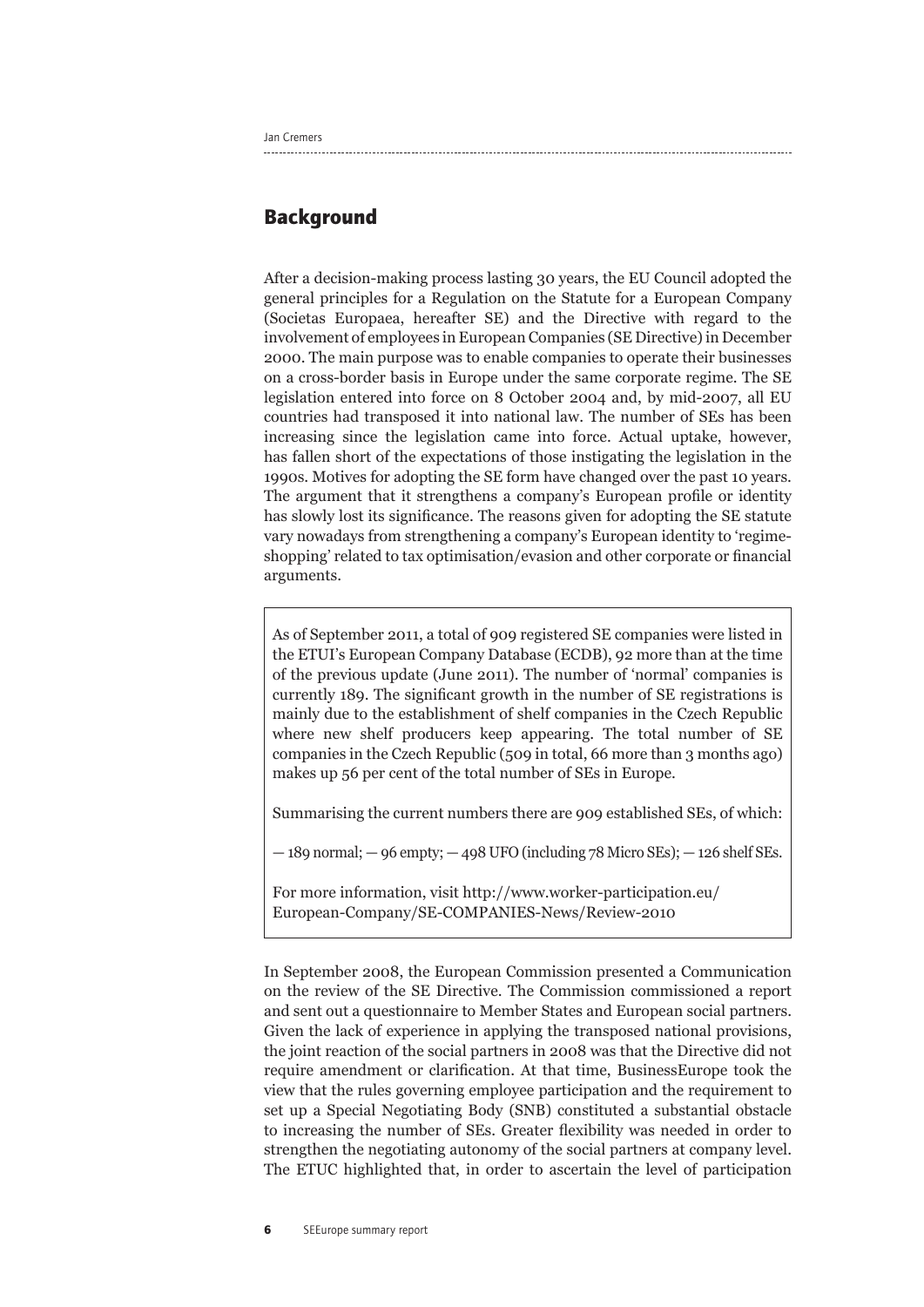for the purpose of applying the 'before and after' principle, account should be taken not only of the participation rights exercised in practice but also of the participation rights granted by national legislation but not exercised in practice. Furthermore, employees' representatives within the SE should be given a uniform level of protection.

In a 2010 consultation on the functioning of the SE Regulation the social partners were not asked to come up with a joint statement. Both sides of industry figured in a list of responses to an online consultation via the EC's website dominated by business consultants and academics. According to BusinessEurope the provisions set forth in the SE Directive and the requirement to set up an SNB can be seen as substantial obstacles to companies wanting to make greater use of this instrument. However, with only a limited number of SEs established, BusinessEurope again stressed that it was too early to subject the issue of worker participation to revision. The ETUC noted that the compromise reached on employee participation had been very thoroughly designed and that, without it, the realisation of the SE statute would have been unthinkable (ETUC 2010 reply to DG market consultation on the operations and impacts of the Regulation of the SE Statute).

The Report of the Commission to the European Parliament and the Council on the application of Council Regulation 2157/2001 of 8 October 2001 on the Statute for a European Company (SE), formulated in November 2010 by the Commission, summarised the outcome of the public consultation (Com 2010 676):

Any consideration of amendments to the SE Statute to tackle the practical problems identified by various stakeholders will have to take into account that the SE Statute is a result of a delicate compromise following lengthy negotiations. The Commission is currently reflecting on potential amendments to the SE Statute, with a view to making proposals in 2012, if appropriate. Any such amendments, if put forward, would need to be carried out in parallel with any possible revision of the SE Directive, which would be subject to the consultation of social partners in accordance with Article 154 of the Treaty.

## **The ETUC approach in general**

According to the ETUC, European Companies (SE) can establish a cornerstone of workers' involvement at transnational level. The SE Directive (Directive 2001/86/EC) linked to the SE Statute (Regulation EC 2157/2001) has for the first time introduced participation rights for workers at board level. Negotiations must be carried out with a view to establishing information and consultation procedures through the establishment of an SE works council. In the view of the ETUC, the European Company (SE) gives rise to new opportunities for both sides of industry. This is the first time that businesses have been enabled to operate within a single legal body throughout Europe. But it is also the first opportunity for involvement for all SE employees subject to the same European standard of information, consultation and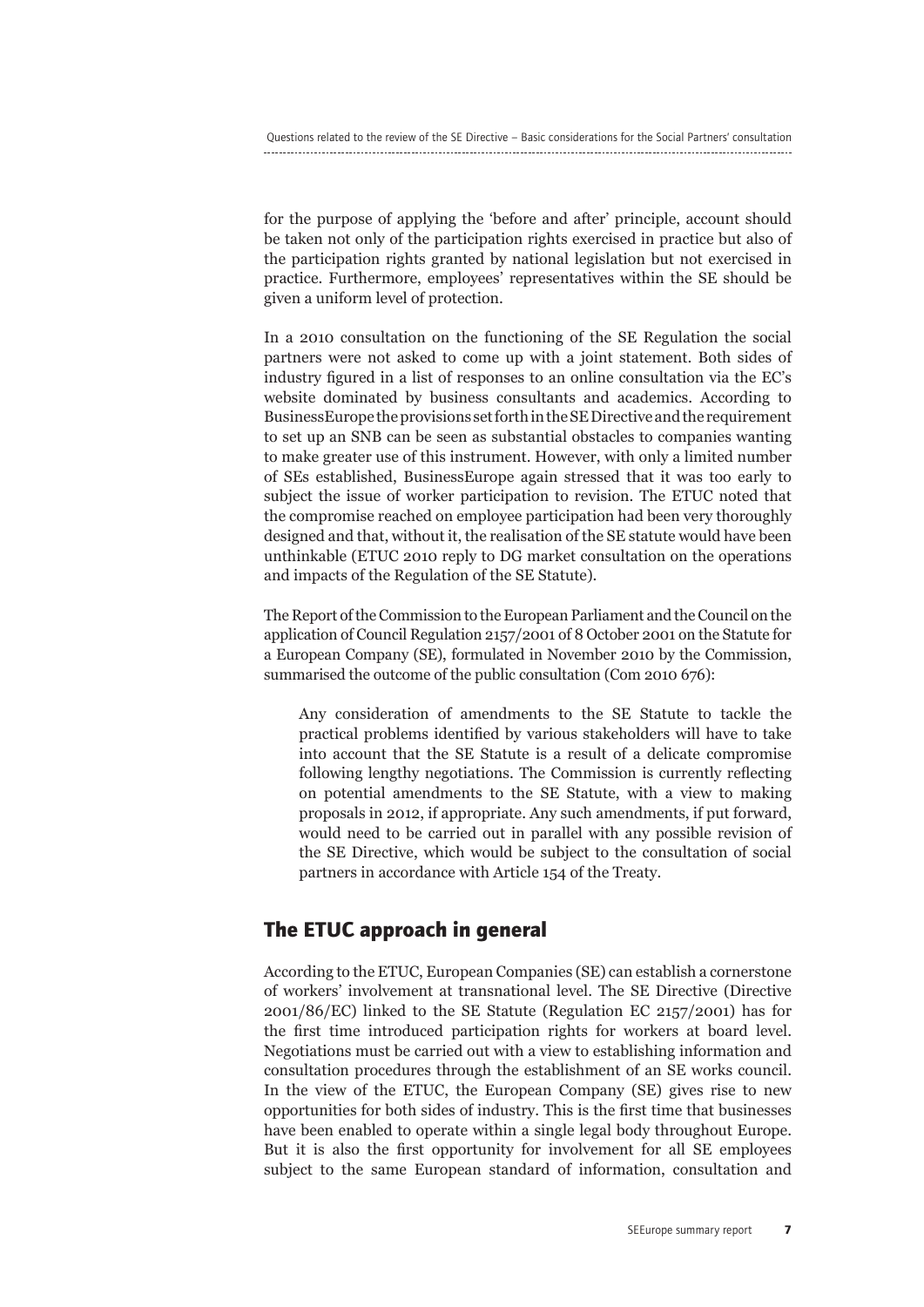Jan Cremers

participation. This is why the European trade union movement welcomed this new legislation in October 2001 as an historic achievement on the road to improved industrial democracy and civil society in Europe.

The ETUC wants to stress that the SE legislation represents a European form of corporate governance; it was not intended to be – and must not be allowed to become – an instrument that puts national regulations in competition with each other. The current SE legislation in this sense represents a balanced compromise, reached after more than 30 years of intensive discussions between Member States, one difficulty being efforts to organise the workers' voice within the SE. Employee involvement in the SE is certainly not just an unnecessary burden on companies, but an elementary part of the SE. A European Company (SE) is, by definition, a European, not a national company. This is reflected in the transnational arrangements on worker involvement. These rights are not a minor matter, but represent a key feature of the European Company (as expressed by the SE Directive). Equally, the SE legislation cannot be considered an escape door from 'unwanted' national regulations.

The ETUC is very concerned that, while overemphasising the employee involvement criterion (employee involvement being presented as a key negative driver without making it clear that this thesis was based on a perception on the part of a group of potentially biased interviewees and not on the legal reality), the 2010 consultation on the SE Regulation has underestimated the influence of genuine business reasons on the attractiveness or not of the SE in specific national contexts. In the 2010 reply to the SE Regulation consultation the ETUC suggested possible areas for further investigation:

in particular the scale of activities of companies, which can be linked to the structure of national economies (eg: in some Member States, the predominance of SMEs without European activities might explain why companies do not consider to apply for the SE. Similarly, undertakings being branches of multinationals companies rather than head offices will seldom consider converting into an SE …). The ETUC also regrets that the study fails to give concrete answers to the reason for the creation of shelf SEs, especially in the Czech Republic. Given the scale of the phenomenon, it is important to gather more material in particular to ensure that the objectives of the SE legislation are not being by-passed.

The ETUC welcomes that the Commission in the consultation document recognises the large proportion of shelf SEs as a problem; this is a step in the right direction. There is risk of serious abuse, which has to be tackled.

The ETUC underlines the need for a European company register. In their respective submission papers for the 2010 SE Regulation consultation the ETUC and BusinessEurope shared the view that there has to be a European registry for SEs (and this was backed by a broad range of contributors, including the Chambers, several researchers and lawyers). Unfortunately, this shared point of view, bringing together the European social partners, was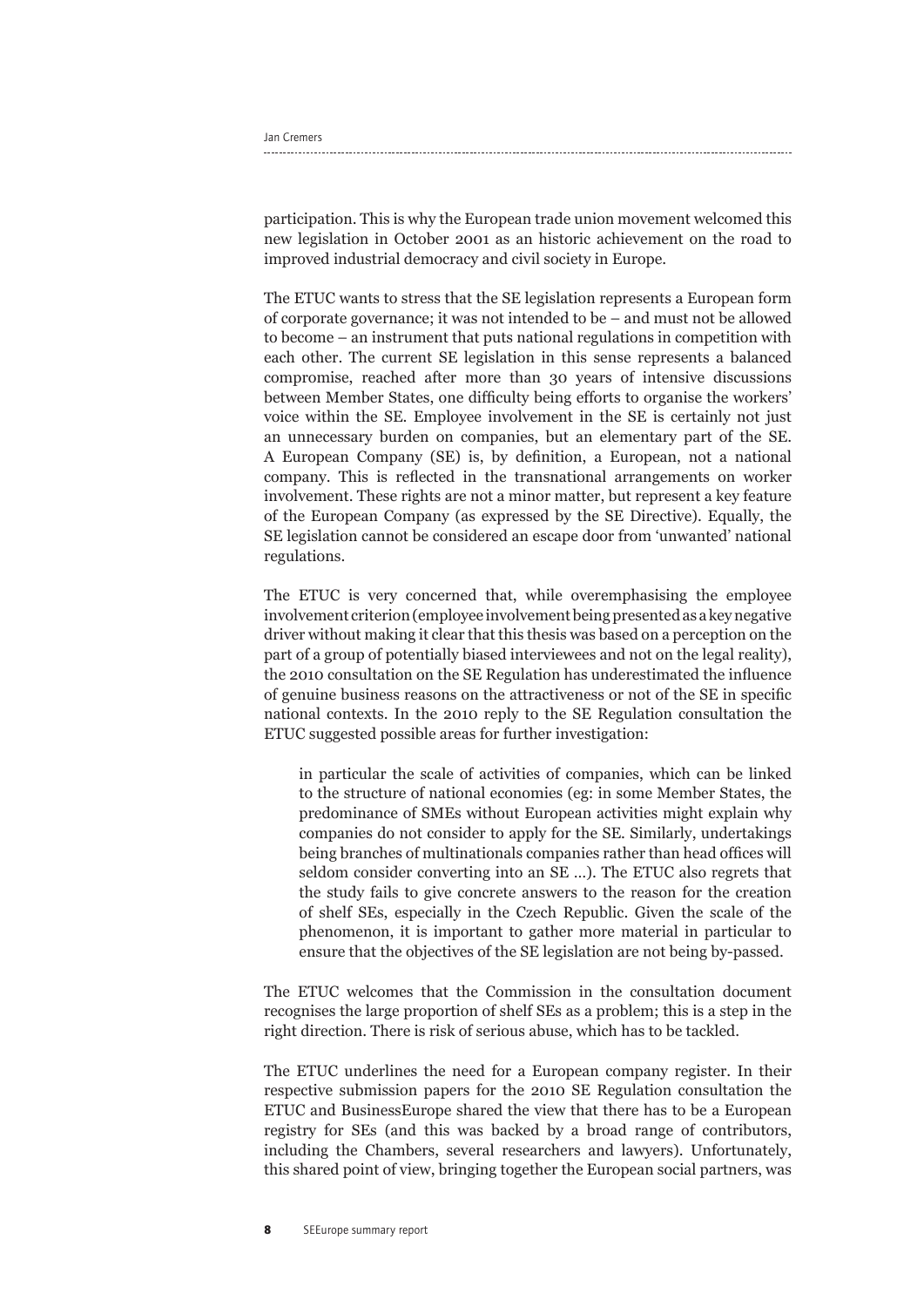virtually neutralised in the European Commission's summary, by the phrase 'a few respondents proposed the creation of a European Register'.

### **SEEUROPE reporting in general**

The ETUC consulted the affiliates based on a draft submission paper that was formulated in cooperation with the ETUI's SEEurope team. In summer 2011 the national SEEurope experts were also asked to react to the questions raised in the consultation documents based on their expertise. This document is a synthesis of the received contributions. The reactions of the SE experts can be divided into three parts:

- (1) remarks of a general nature;
- (2) remarks and comments from the national perspective on the 'three problematic areas' identified by the European Commission and listed in the Commission's letter;
- (3) the experts' opinions on the four basic questions formulated in paragraph 5 of the consultation document.

We have listed and summarised the most important general remarks and comments in this section. The next section is dedicated to the 'three problematic' areas and the final section summarises the comments related to the four basic questions. The report will not directly touch on the 'political' answer to the last question raised ('whether or not a dialogue has to be initiated'). However, some personal statements of the experts related to a possible dialogue are included at the end.

Basically, the experts underline that employee involvement is not just a technical issue but a key element of the SE rules. Most of the experts also stress that worker participation in companies calls for dynamic provisions, not the freezing of existing practices (still less maintaining the status quo if such practices do not exist).

Other general comments include:

**–** Practical experience is still too limited in many countries

Several experts report no functioning SEs. The SE is still fairly rare in most Member States. Some experts call it a non-event and refer to the absence of incentives. Other experts, for instance with regard to Bulgaria, report that there is no registered SE active, only some subsidiaries of foreign SEs. The prevailing lack of adequate information on the SE and lack of national experience in many countries, as signalled by the ETUC, is broadly confirmed. Moreover, there is a clear lack of experience in most countries with the negotiation procedures described in the Directive. For instance, in the UK almost all SEs have no registered employees and thus there is little experience to draw on.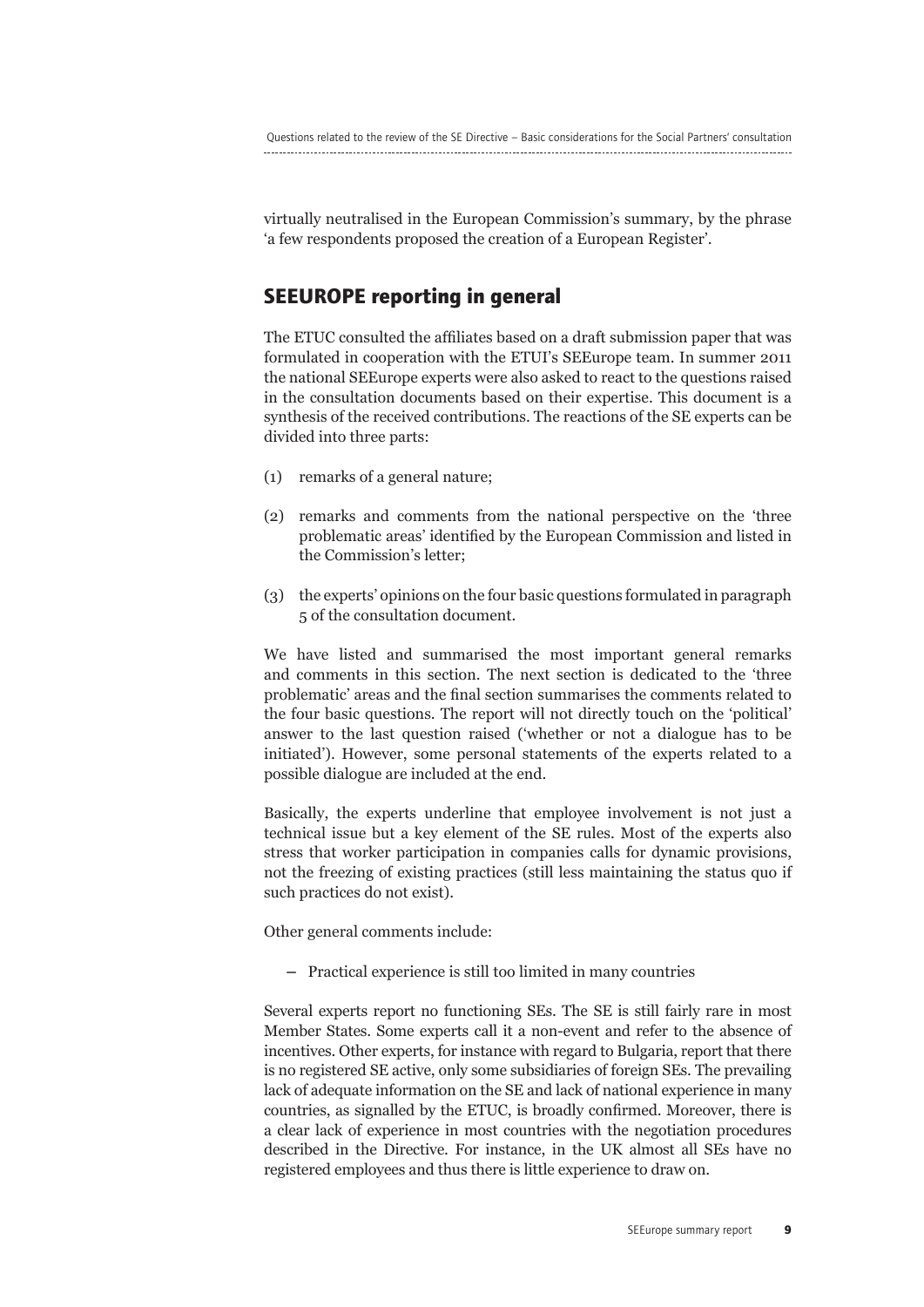**–** Proper registration is lacking

In many countries, proper information and registration are missing. National registration is often poor; no contact information can be found and not all SEs have released and published information that should normally be made public. The information available in the EU Official Journal is very limited, especially with regard to employee involvement. Therefore, the identification of an SE is difficult, notably in situations with empty or shelf SEs.

**–** The establishment of shelf SEs and the risk of manipulation

The current procedure applies to the right to maintain existing participation. However, once the SE is created, there is no guaranteed procedure for negotiated employee involvement emerging on new facts after the establishment of an SE. The rules that apply at the moment of establishment, no longer apply at the moment of activation. New facts (for instance as a result of activation or structural changes) should lead to the (re)opening of negotiations.

The Austrian expert pinpoints the risk of manipulation in situations with poor workers' representation, such as in activated shelfs. The Czech report mentions the need for further regulation of the activation of shelf SEs. An activation that leads to the appearance and/or recruitment of a workforce should be considered a structural change and therefore initiate the process of negotiations on worker involvement. This is one reason why a future revision of the SE Regulation and of the SE Directive has to be treated as one topic.

## **The three problematic areas from a national perspective**

According to the covering letter the European Commission has identified three problematic areas concerning the rules on employee involvement contained in the SE Directive:

- (a) the complexity of the procedure for employee involvement;
- (b) the lack of legal certainty concerning certain aspects of the negotiation procedure;
- (c) the concern that the use of the SE form could have an effect on the rights to employee involvement granted by national or EU law.

#### a) The complexity of the procedure for employee involvement

In the consultation document the Commission refers to several companies, legal advisors and business associations that cited the complexity of the rules on employee involvement in the public consultation of the SE Regulation. It is noted that workers' organisations do not share this opinion.

There is no hard evidence that registered SEs mention the procedures of employee involvement as a serious hindrance. According to the SEEurope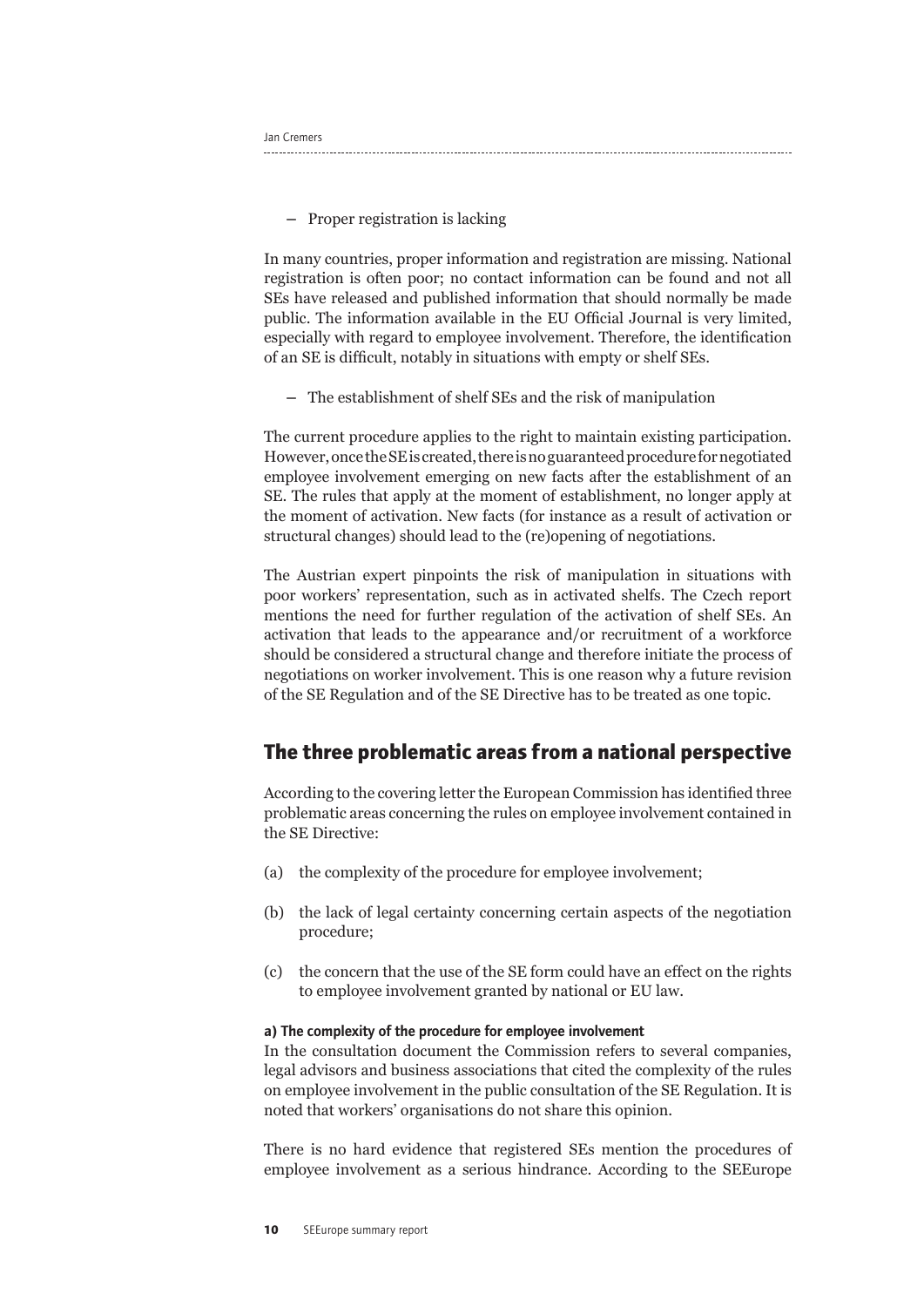experts the alleged complexity is sometimes used as an alibi. The consultation document quotes the Eurofound study stating that 'it took a great deal of effort to compile documentation on the subsidiaries, the number of employees and the existence of local employee representation'. One could also argue that it is in the interest of the central HR management of a future SE to have a precise knowledge of the employee structure of the company and of the existing social dialogue institutions. Some experts refer to the compromise that has been reached (and has to be maintained) as a minimum guarantee for the workers to be informed, consulted and involved through participation rights. Others indicate that the procedure for negotiating employee involvement in an SE are fairly similar to the procedures for the establishment of a European Works Council, something that many companies are now familiar with.

Several experts note that the incidence of SEs is low even in countries in which there is no workers' participation tradition. The Maltese expert declares that employee involvement as prescribed in the Directive could not be described as 'a radicalisation of industrial relations'. In neither Greece nor Cyprus can the established tradition of worker participation be considered a 'threat'. In Latvia, employee involvement, information and consultation and social dialogue are not developed or common practice, not just in SEs, but also in domestic companies. The United Kingdom has no common statutory structure for employee representation and employees have no right to participate at board level. Therefore, the concern expressed that the introduction of the SE could be a threat to existing national rights does not apply.

The lack of created (or established) SEs is related to other factors, such as the satisfaction or dissatisfaction, respectively, with the flexibility of existing national company law. Several experts mention that there are other incentives and disincentives that determine the establishment of SEs. In the United Kingdom an exemplary case is quoted, in which one SE was set up in order to comply with the requirement to have a legal representative in the EU for clinical trials taking place there.

In the analysis of the Spanish case other explanations for the underdevelopment of the process are presented. The employers' organization (CEOE) reported that several companies that started informal consultations after the passing of the regulation shared the opinion that the complexity of the procedure was a negative driver. However, CEOE pointed out that the lack of clear economic (such as tax and fiscal) incentives for companies offered a better explanation of the failure, so far, of the SE process in Spain.

The Portuguese expert formulates it simply: 'negotiation is by nature a complex process'. Besides, his impression is that it is not the negotiations as such, but the fact that employee involvement might be increased that is seen as problematic. In the Latvian report the same impression is formulated, complexity not being the main problem but the possible increase in the level and scope of employee involvement in general.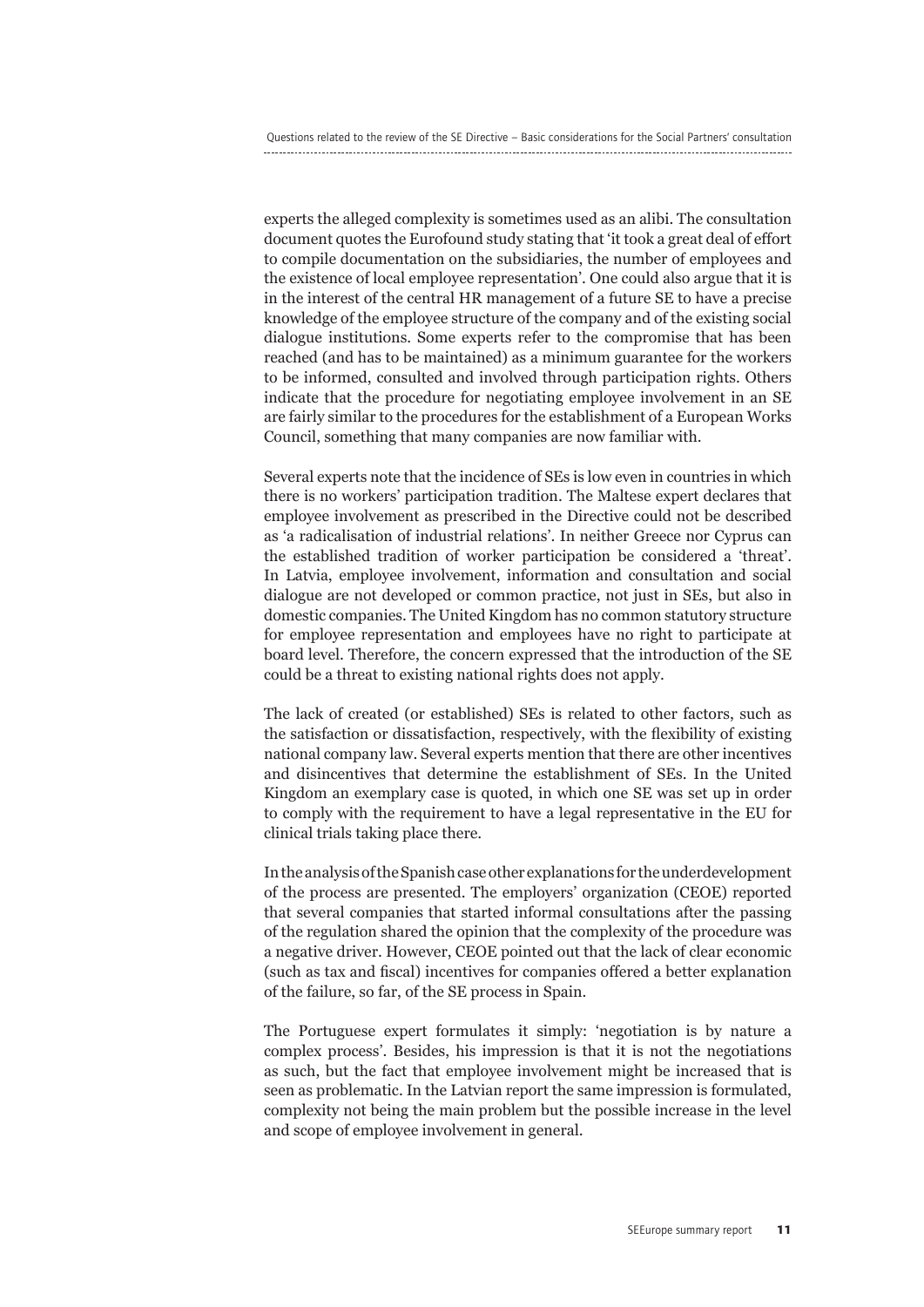The Danish expert notes that the establishment of a cross-border company always has to relate to different rules and provisions; employee participation can be seen as a natural part of these national traditions. An important part of these rules is available on the Internet.

The Bulgarian expert states that the procedures are not long 'if there is an understanding on both sides that employee involvement is important'. Furthermore, a lack of proper information and disclosure can make procedures complex. In this context the same provision as in the recast of the EWC Directive (the information of the representative national or European social partners in any negotiations) would probably improve identification and accelerate the procedure.

Although Switzerland has not implemented the SE rules, the country has SE subsidiaries as well as Swiss companies that have opted for the establishment of subsidiaries in an EU Member State. A lack of information (on company structure, existing worker representation and number of workers involved) is signalled in the related negotiations. According to Swiss colleagues the involvement of the trade unions at an early stage of the negotiations could improve this situation.

#### b) The lack of legal certainty concerning certain aspects of the negotiation procedure

The fact that the Directive does not address certain aspects of the negotiation procedure nor certain situations (cases where no employees were eligible or want to be elected as a member of the SNB; no provision governing the relationship between the Representative Body in the SE and the European Works Councils that might exist within the group of companies to which the SE belongs; the relations between the national and transnational levels of information and consultation are not governed; no method of calculating the number of workers) is said to be a source of legal uncertainty.

It is reported from Spain that both trade unions and employers' organisations acknowledge that the lack of legal certainty concerning certain aspects of the negotiation procedure is a relevant point. The absence of capacity for forming an SNB is regarded as a key factor in the marginal importance attributed to the SE process in Spain. Legal uncertainty also affects relations between workers' representatives in the SE and the EWC that might exist in the company. At the same time, the method for calculating the number of workers in the SNB has not caused major difficulties.

The Portuguese expert notes that new legal dispositions normally cause a certain legal uncertainty that later on is eliminated in practice.

Some Member States have already anticipated the negotiation procedure. For instance, Bulgaria has implemented legal provisions for the election of SNB members with a system of delegation if not all employees can attend a general assembly. The right to elect can also be transferred to the trade unions or existing workers' representatives. It is also noted, as national systems of information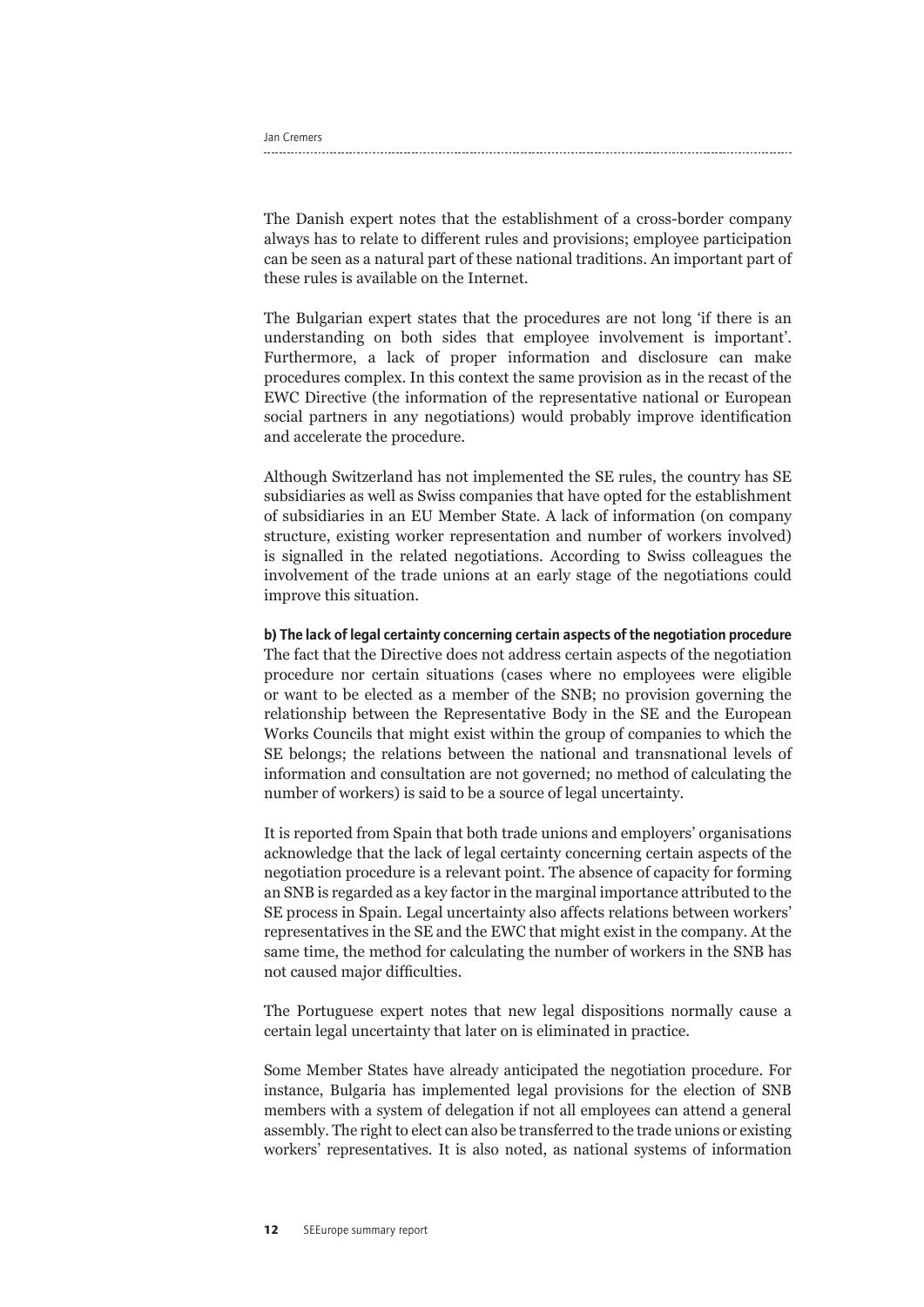and consultation are still underdeveloped in Bulgaria, that the improvement of relations between the national and the transnational level should help to strengthen the national system in order to guarantee adequate representation at the transnational level. The existence of several levels of transnational information and consultation bodies is signalled by the Swiss expert, for instance in the case of a Swiss transnational company having its world and European headquarters in Switzerland, and an SE for one division in Germany: there is a manifest lack of provisions on flow of information, competences and links between the representative body of the SE and the EWC at group level. According to the Danish expert this relationship should be left to the signatories; the two bodies meet within the framework of their own concerns.

In the Latvian report it is signalled that in the few established SEs the procedure of negotiations with the SNB has been very formal, with the disclosed information limited to an absolute minimum, which accordingly has resulted in no actual involvement of the employees in decision-making and no participation in the management structures of the company after the SE has been registered.

#### c) The possible effect on the rights to employee involvement granted by national or EU law

The consultation document lists the following aspects: changes that occur in the SE after its registration, insufficient acknowledgement of the participation exercised at group level, a loss or reduction of participation rights in case of an SE conversion and reduction in the size of the body in which participation is exercised.

Changes that occur after the foundation and registration of an SE need to be registered.

The SEEurope experts mention cases in which the governing bodies of an SE decide to buy or to establish subsidiaries, when new companies join the SE and when empty SEs are activated. The possibilities for bypassing negotiations on worker involvement must be blocked. Or, as one expert put it: 'activation of shelf SEs should automatically lead to negotiations under the same rules as at the time of an SE initial establishment'. The focus on the moment of establishment does not take into account the lifecycle of a company that can be subject to changes in size, structure, purpose, seat and so on. Therefore, worker involvement should be based on guiding principles that apply at all stages of the life of an SE.

In most non-core countries in the SE process, the constitution of an SE does not entail a loss or reduction of participation rights at board level, given that these not exist or only exist in a number of public or privatised companies (such as Spain). The spreading of the SE process in these countries should not be regarded as a threat to existing participation rights but as a means for introducing or consolidating involvement practice in a larger number of companies.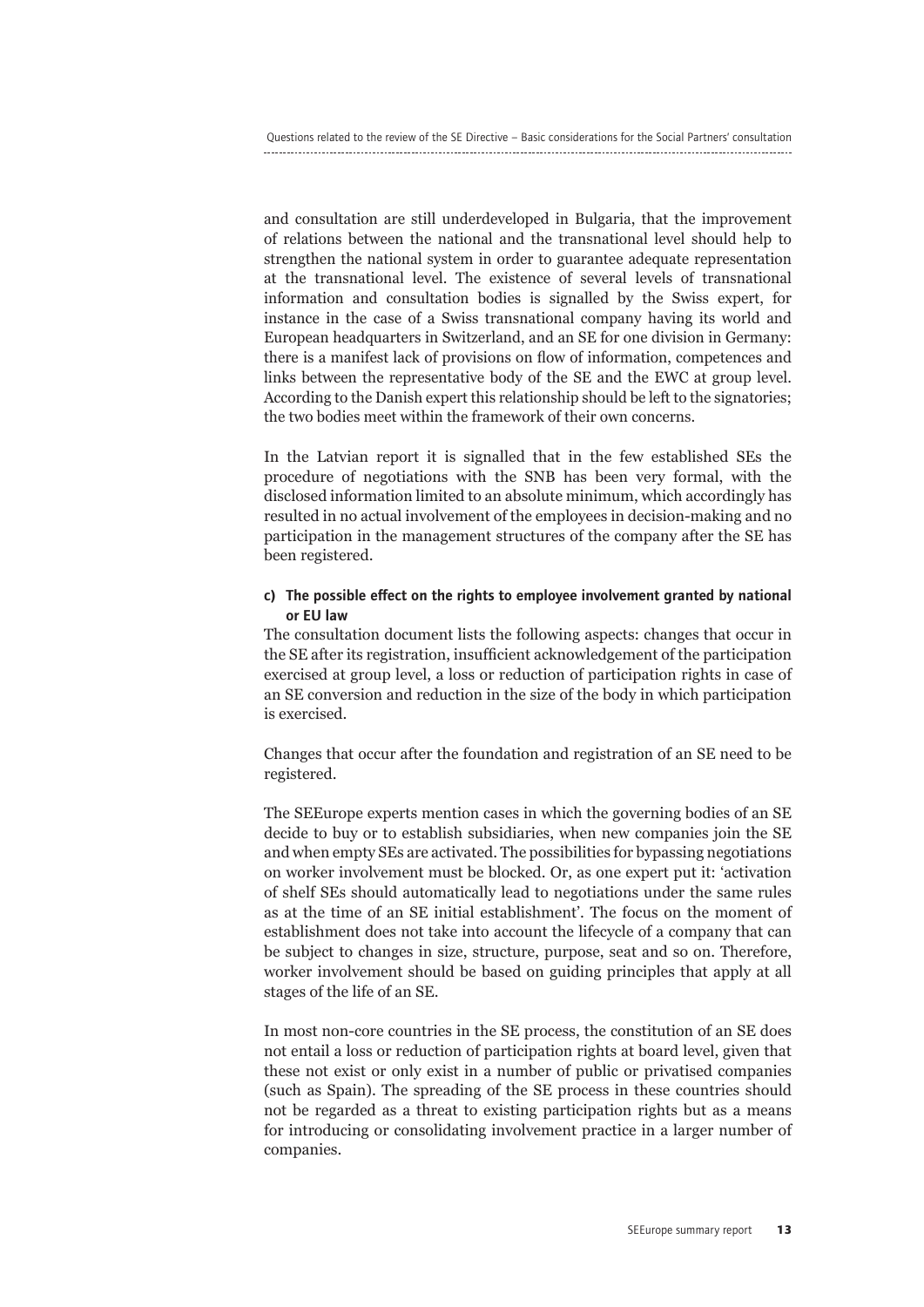```
Jan Cremers
```
## **The experts' contributions on the four basic questions**

In general terms, the SEEurope experts tend to back up the ETUC position paper. They stress that employee involvement has to be assessed first and foremost from the perspective of employees' rights, not through the prism of the employer, as is the case in the Commission's paper. With regard to the four questions, some national specificities are worth mentioning.

Question 1. *What is your opinion as regards the analysis contained in this paper regarding employee involvement in SEs? Are there any further issues that you consider should be added?*

The Nordic experts stress the need to create additional possibilities to establish participation mechanisms where no previous participation structures are in place. This would provide a right for employees to call for negotiations to establish an SE works council and to achieve adequate participation rights if there is enough support from the SE's personnel.

The German and Austrian experts call for a more dynamic interpretation of the 'before and after' principle. If this principle leads to a freezing of rights at the existing level, without taking into account the possible increase of the workforce, the principle will lead in a future 'after' status to a reduction of participation rights compared to the 'before' status. The same reasoning is followed in the Portuguese report: the SE rules ignore changes that in the 'before' situation should have led to an extension of rights and therefore cause serious risks to granted rights. The result is a 'freezing' of the 'before' status quo.

An increase in the number of employees by a certain amount should also be defined as a structural change.

With regard to the activation of shelf SEs reference is made to the rulings of the Oberlandesgericht Düsseldorf (2009) that this must be regarded as a structural change.

For all structural changes it should be clear that the fall-back (or 'standard') clauses relate to new facts.

The Bulgarian expert makes a strong plea for more involvement in the process of the social partners, both at national and European level. The need for clarification of workers' rights in specific situations (establishment of joint ventures, takeover of existing companies) is mentioned in the Bulgarian report. Furthermore, the need for a European register is underlined as it could help to improve transparency and visibility. In the Bulgarian report the limits of the 'before and after' principle are demonstrated: the principle can lead to the absence of any participation rights in constituencies that have no established participation rights. Should it not be the aim of the European legislator to guarantee an improvement of employee rights in all companies that are based on European rules?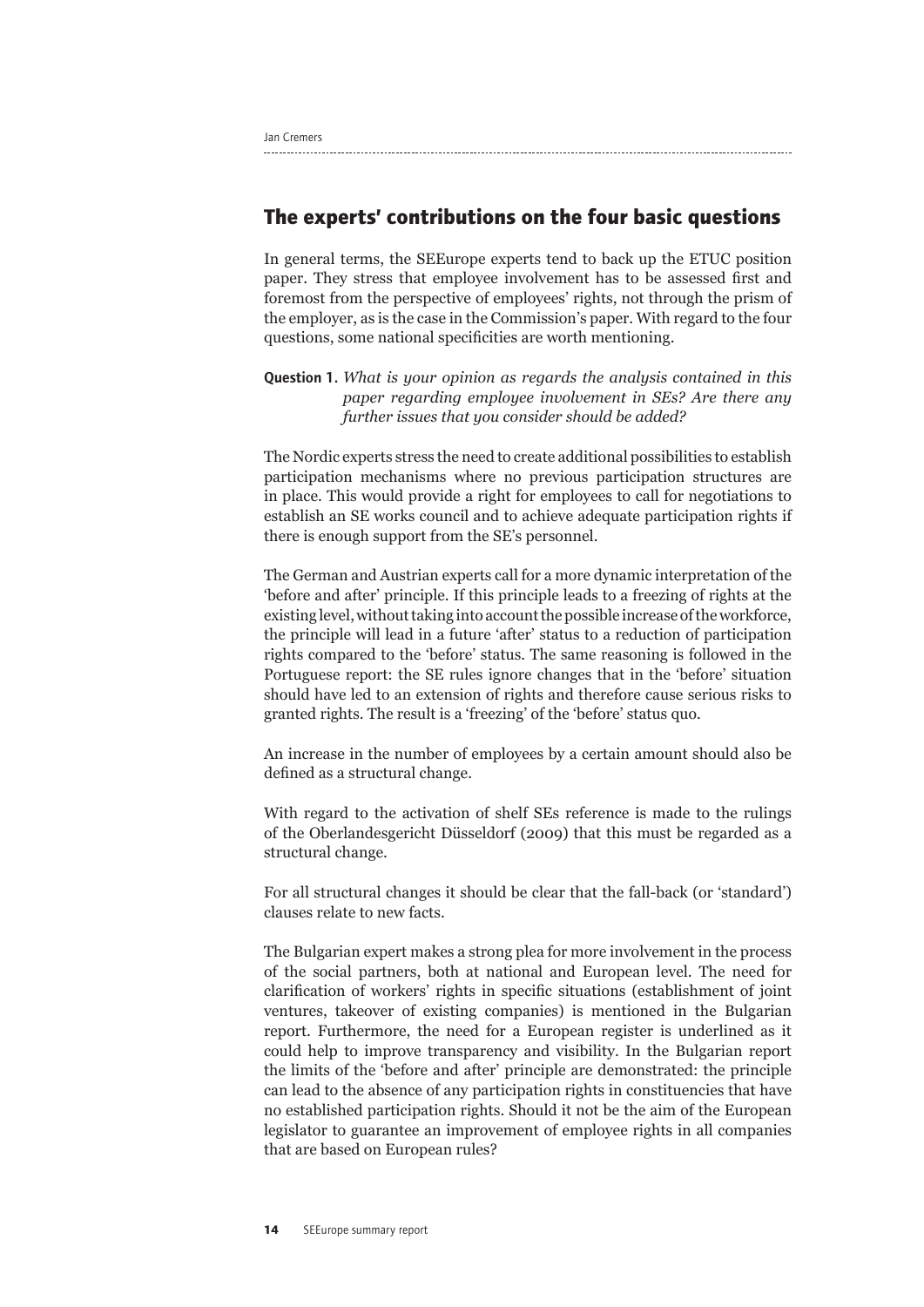Another problem that is signalled by several experts is the loss of rights as a result of the reduction of the number of board members. The Danish expert suggests that this should not take place without negotiations and/or procedures that compensate the possible reduction of participation rights.

The setting up of a European SE register is suggested by the Maltese expert, as a way to regulate the SE's operations and an instrument that can help in solving the problems with empty and shelf SEs (main functions: registration and supervision, support and assisting in establishment, provide information on principles and practices).

The Polish expert has serious question marks with regard to the analysis. His reasoning is that any complexity with regard to the employee involvement procedure would have been more easily accepted if the SE had created other important advantages compared to domestic public limited liability companies. It looks as if the setting up of an SE does not result in any added value and therefore the focus turns to worker involvement. In a similar way the Spanish expert talks about the absence of incentives for SE establishment.

#### Question 2. *Do you think that the Commission should launch an initiative to amend the Directive in parallel with a possible review of the SE Statute? If so, what do you consider should be its scope?*

According to the experts, it is obvious that the SE Statute should be reviewed in parallel with amendments of the Directive.

The Bulgarian report asks for explicit national discussion to be organised in advance of any review in order to clarify many of the issues raised.

In the Danish report a joint audit of the SE regulation and the SE Directive is suggested.

The Portuguese expert calls for amendments that would lead to a more dynamic application of the 'before and after' principle, notably in case of critical changes after SE establishment.

According to several experts the high incidence of shelf SEs requires an improvement of existing rules. The Polish expert underpins this with several examples (registration of empty or shelf SEs without prior negotiations or without a clause for mandatory negotiations after recruitment of workers starts, unclear relations between national and European levels of information and consultation, different forms of participation, contrasting legal provisions of the SE rules and the cross-border merger Directive). The UK report refers to problems with the SE rules, in particular the treatment of companies that change over time. This is most obvious for SEs registered without employees, but it also applies to others.

The Swiss expert suggests including in a possible review of the Directive the early information and involvement of the trade unions in order to facilitate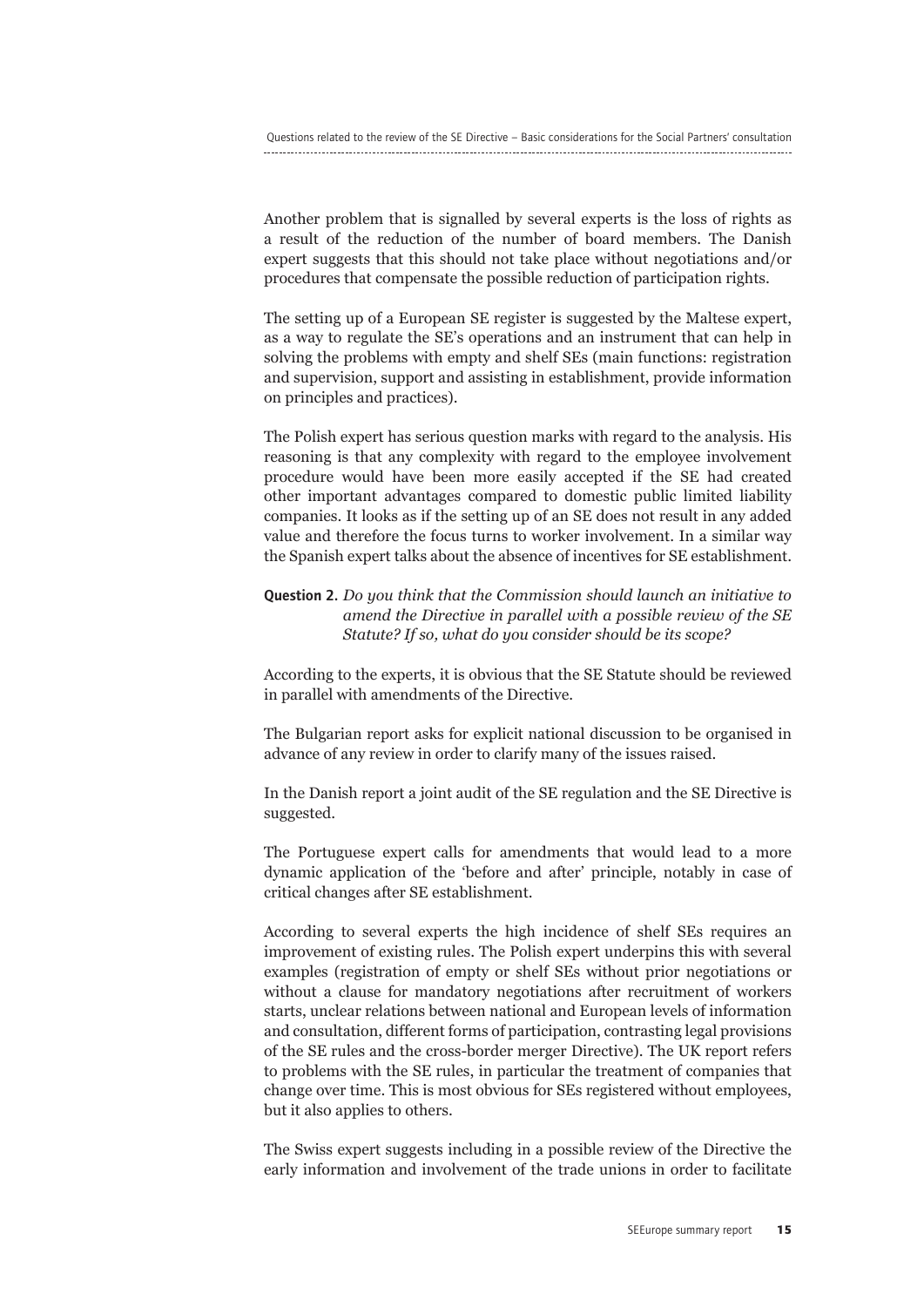Jan Cremers

the negotiation procedure and to avoid a lack of information for workers' representatives. In the Spanish report it is suggested that a clearer role be introduced for employees' representatives in the constitution of the SNB.

Some experts question whether the current crisis is the right moment to start a revision.

Question 3. *Do you think that, apart from and/or instead of legislative measures, other action concerning employee involvement at European Union level merits consideration? If so, what form of action should be taken, and on which issues?*

The process of providing public information and greater transparency and disclosure can be improved without legal amendments and there is probably more urgency with regard to this type of initiative. This is for instance stated in the Bulgarian report where it is combined with a plea for national social partner discussions that can lead to the identification of particular problems. The Polish expert suggests more in-depth research on the potential influence of employees' representatives on a company's good and effective governance.

Along the same lines, the Portuguese expert recommends the promotion of knowledge and information on employee involvement at EU level. The Latvian expert adds the need for more in-depth research, to work towards the identification of best practices and to promote the active involvement of national social partners. The Nordic experts back this up. The audit suggested in the Danish report should lead to an investigation of how the rules function in practice, the definition of best practices and a set of recommendations.

The Austrian expert warns against reforms that could lead to intensified 'regime-shopping'.

Several experts stress the need for further research with regard to the production and trade of (ready made) shelf SEs. Germany and the Czech Republic are the main countries responsible for this. In Germany, incubators tend to set up shelf SEs for direct use, but in the Czech Republic, new traders are found every day. As a buyer, you do not need minimal capital; you only need to pay administration fees. None of the companies of this kind will be obliged to initiate (or to work with) employee involvement .

Business activities require trust and decent worker participation can contribute to a climate of trust and a more long-term vision. Company law must be developed from that perspective.

#### Question 4. *Would you consider initiating a dialogue under Article 155 TFEU on any of the issues identified in this consultation? If so, which?*

The SE experts underline that a future revision should cover the Regulation and the Directive as a whole. Some of the experts note that the question of whether European dialogue is topical and recommendable is not easy to